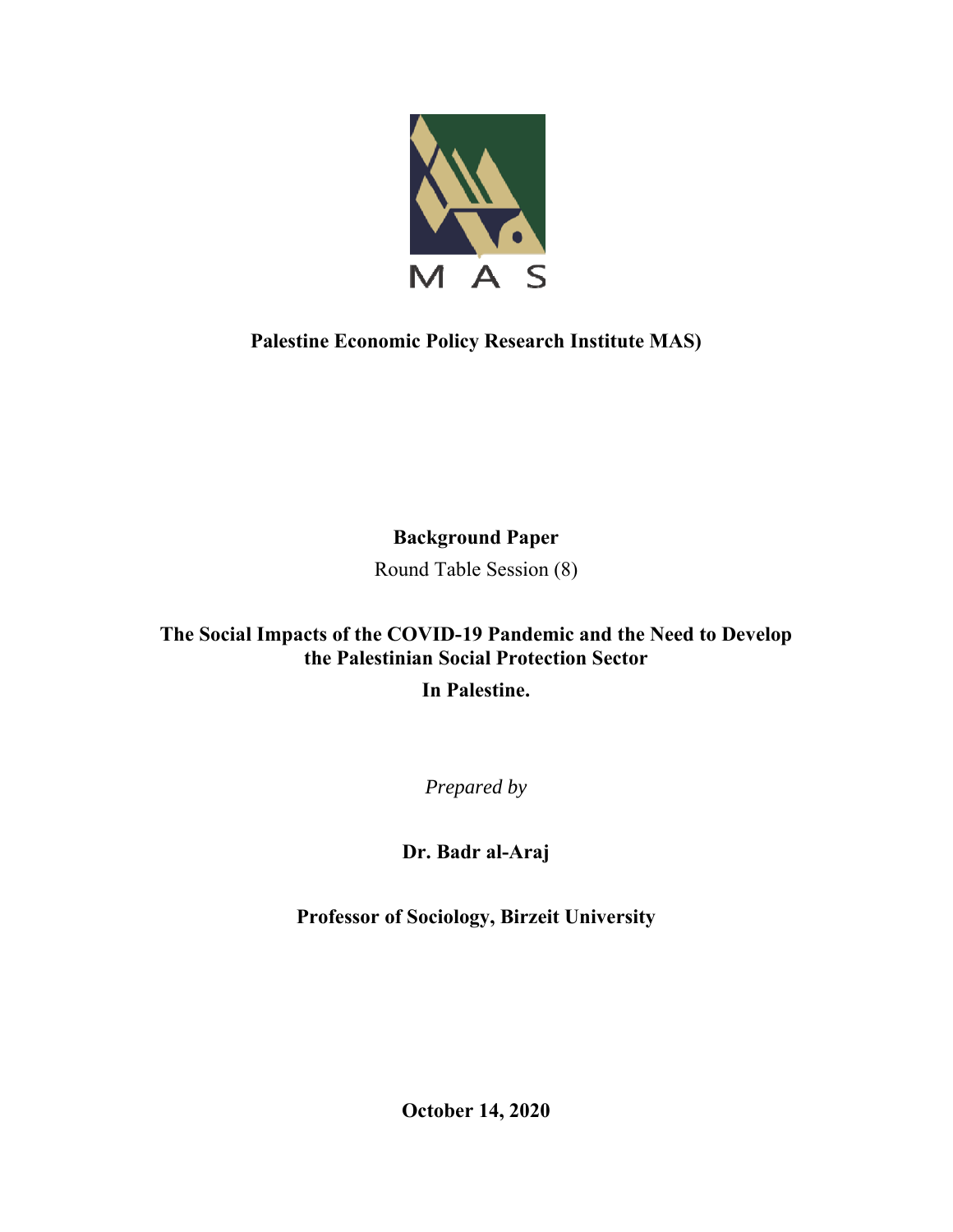# **Prepared by**

Dr. Badr al-Araj, Professor of Sociology, Birzeit University

**This background paper was produced with the support of the Heinrich-Böll-Stiftung.** 



 The views expressed herein are those of the author(s) and therefore do not necessarily reflect the opinion of the Hinerich-Böll-Stiftung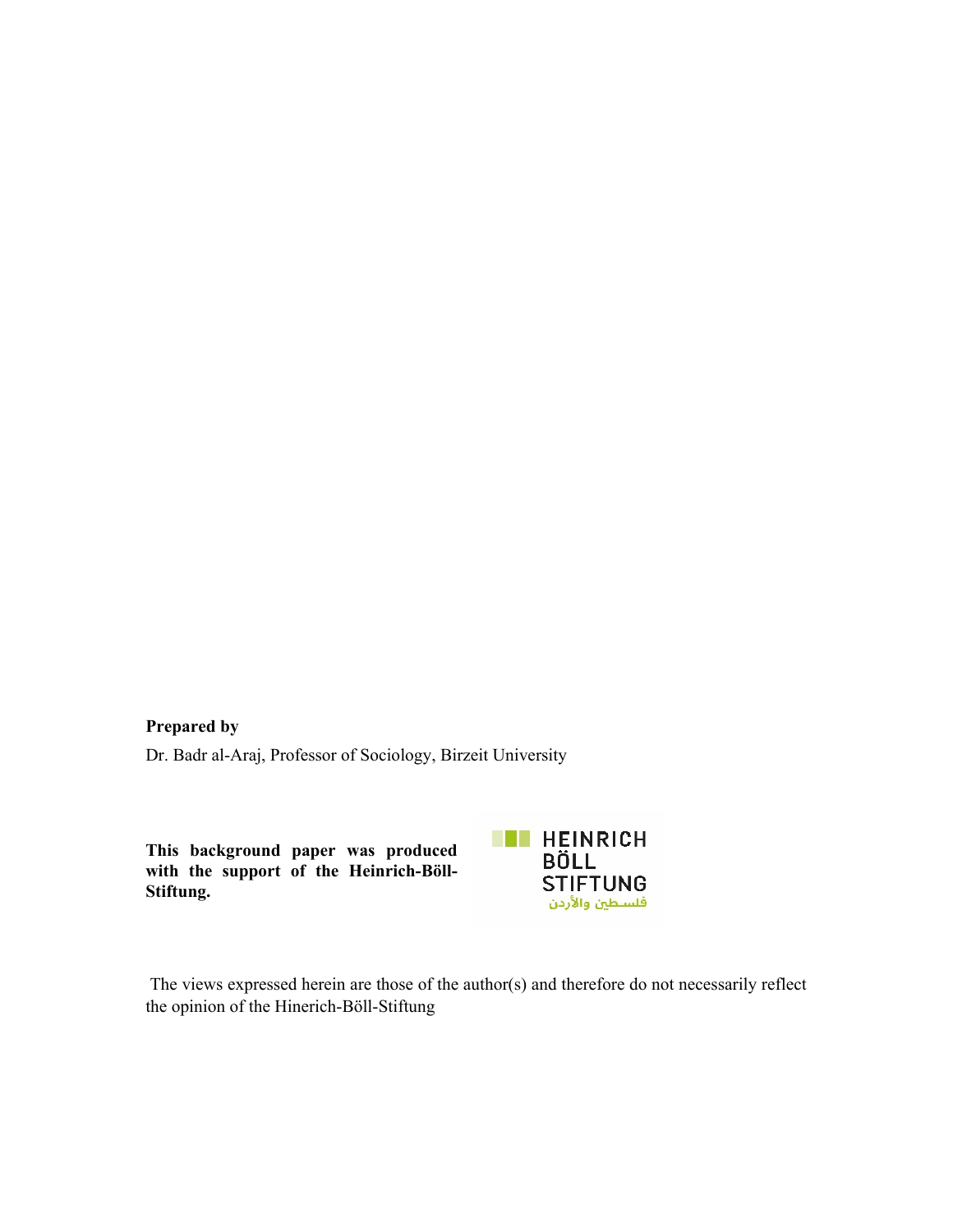# **1. Introduction**

*"Let's imagine a world in which no child needs to work to help its parents, in which no mother has to go back to work the day after delivering her baby, in which no older person has to continue to work until he or she dies, and in which no person with a disability is forced to beg on the street"*<sup>1</sup> *.* 

This statement of Valérie Schmitt, Deputy Director of Social Protection Department at ILO, in 2019, marking the ILO 100th anniversary, highlights the importance of social protection for socially marginalized and poor groups. In the "Post-Corona World", the need for social protection, unquestionably, has increased greatly, especially in countries that lack an effective and integrated system of social protection, like Palestine.

Like other countries of the world, Palestine has been affected by COVID-19 pandemic which has left unprecedented deep economic and social impacts (high rates of poverty and unemployment, shortage in the care for the elderly (CfE) and people with disabilities (PwD), especially among the poor and marginalized groups that have no social protection, like Women, the elderly, and PwD.

The current crisis has rekindled debate on the pressing need for an effective and comprehensive social protection system in Palestine. Such a system becomes a top priority, considering the Palestinian government's inability to handle the enormous adverse economic impacts of the pandemic, concurrent with severe fiscal crisis and political impasse, which has led to the inability to pay public employees' salaries in full since April. Besides, there are some questions raised following the pandemic, about laws related to social protection, like the Palestinian Labour Law, that need an answer. Such questions include: Is worker/employee's infection with the virus, especially during working hours, considered a work injury or not? Is it time to strictly enforce the labor law provisions relating to minimum wage? end of the service? ... etc.)

Other countries' experiences show that countries that have robust and effective social protection systems in place are better prepared to respond to the pandemic and mitigate its impacts. Serious and responsible dialogue on the Palestinian social protection system and its enhancement is particularly important at this stage and is considered an urgent national priority.

The background paper at hand aims to set the scene for an in-depth discussion and responsible dialogue, that is based on careful consideration of the crises we are facing, about this sensitive yet crucial socio-economic issue. Such an endeavor is highly relevant and timely, particularly at this crucial and serious political stage, in which the "livelihood of the Palestinian people" is used as an economic weapon to pacify them and eliminate any real chance for establishing a sovereign Palestinian state based on 1967 borders with Jerusalem as its capital. No doubt, the recent "deal of the century", "annexation plan," and "normalization" deals have sounded alarm bells about an imminent and unprecedented political threat, which require a different, urgent, and responsible response from Palestinians at different levels; political, economic, and social. Such response should focus on enhancing people's resilience and steadfastness to confront these plans.

This paper is the first in a series of five discussion papers and roundtable sessions, that will attempt to address all the aspects and pillars of establishing an inclusive social protection system that responds to the current Palestinian developmental stage and social needs. The planned series will provide a candid platform for scientific discussion involving all segments of the society, partners, and stakeholders. The current paper is organized within three main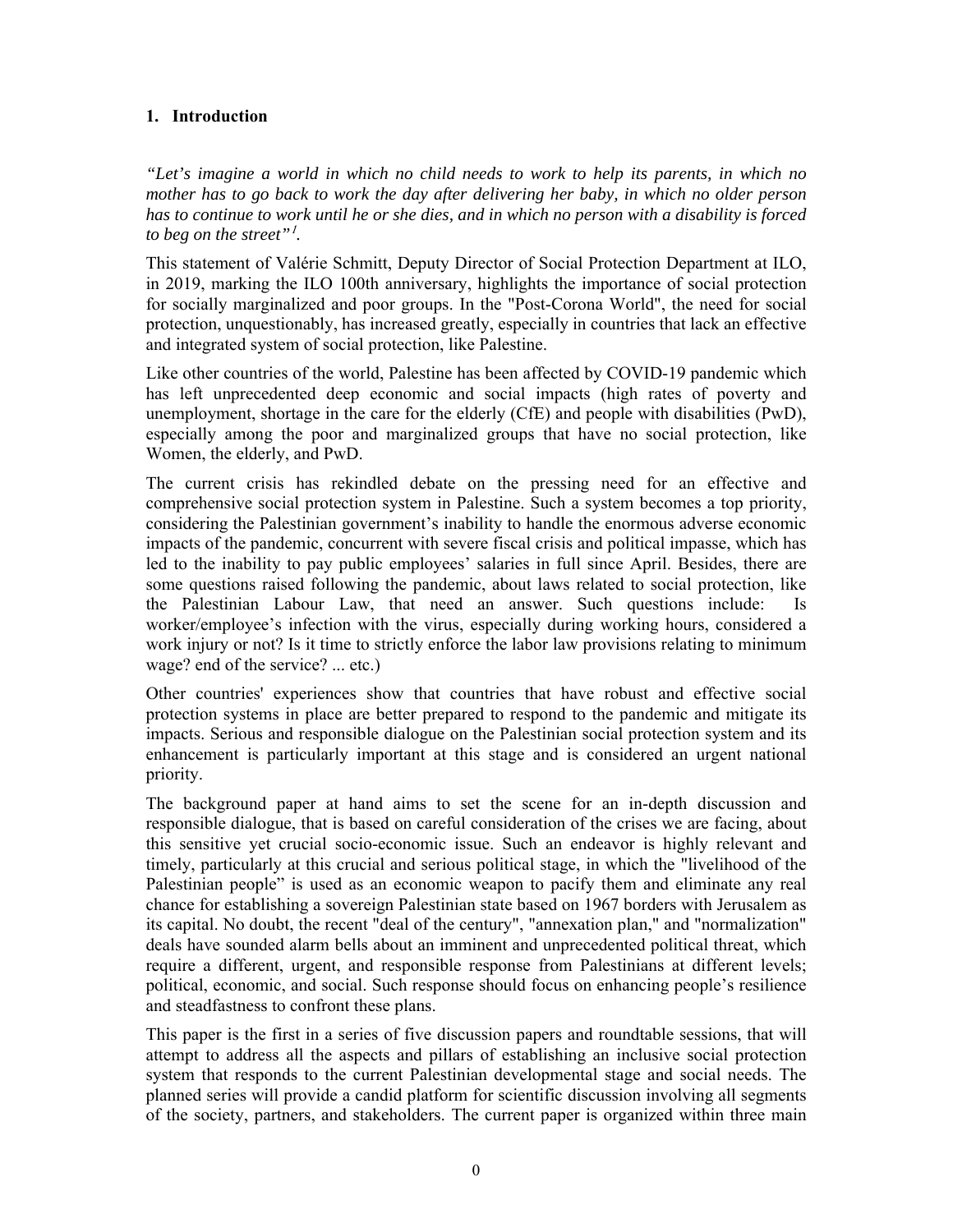sections. The first is a presentation of the major economic and social impacts of the Covid-19 pandemic in Palestinian society - which continued to increase at an alarming rate during the past three months-. Then the "Social Protection System" as a concept is defined through a brief review of its evolution and development in recent history, followed by an overview of the social protection reality in Palestine and how it handles the negative social impacts of the pandemic. The paper concludes with several questions that arise from the preceding in-depth analysis. Each of these pillars will be the topic of one of the coming four Roundtable papers, to be discussed in the near future.

# **2. The Negative Impacts of COVID-19 on Marginalized Groups in Palestine**

COVID-19 first emerged in China in late 2019, and in Palestine by March 2020, in a new pandemic which took the world by surprise. Since the onset of the pandemic, more than 50 thousand Palestinian cases were recorded in the West Bank and the Gaza Strip - including East Jerusalem-, causing nearly 400 deaths, hundreds of thousands have been placed in quarantine, an almost total lockdown for three months, and partial and temporary closures. On top of that, the huge economic losses incurred have led to an increase in poverty and unemployment rates, and food insecurity in the Palestinian society has hit new highs. Additionally, the pandemic has exposed major gaps in the Palestinian social protection sector, where large social sectors and groups have been, and remain, without any social protection coverage.

In this section, we review some weaknesses and vulnerabilities of these groups, which have endured the health, economic, social, and psychological effects of the pandemic. We will focus specifically on the poor, workers, people with disabilities, the elderly, and women.

## **2.1 The Poorest**

The Covid-19 crisis, and the subsequent declaration of the state of emergency and closure of all economic activities, led to a large increase in the number of the poor and unemployed in the West Bank and the Gaza Strip. The pandemic has led to the creation of "new poor". Dawood al-Deek, Undersecretary to the Ministry of Social Development (MoSD), stated that "more than 100,000 Palestinian households will fall below the poverty line, as a result of COVID-19", and because breadwinners of these households in the West Bank and the Gaza Strip lost their source of income. In the same context, the World Bank estimates a 30% increase in the West Bank's poor households against a 64% increase in Gaza Strip households.<sup>2</sup>

Results of a PCBS survey of the impacts of COVID-19, focusing on the lockdown period, published early Oct 2020, showed that 42% of Palestinian household's income declined to half at least during the lockdown period between March 5th and May 25th, 2020. Around 31% of Palestinian households did not have income resources to cover household expenditures during the lockdown period. According to the survey, 61% of households are worried about not having enough food, while 58% of households reported that they usually borrow money or buy on credit to cover the household's consumption needs, including food.

The PCBS results are consistent with those of micro field studies undertaken by researchers. For example, one study done during the period between 10-16/5/2020, surveyed 59 small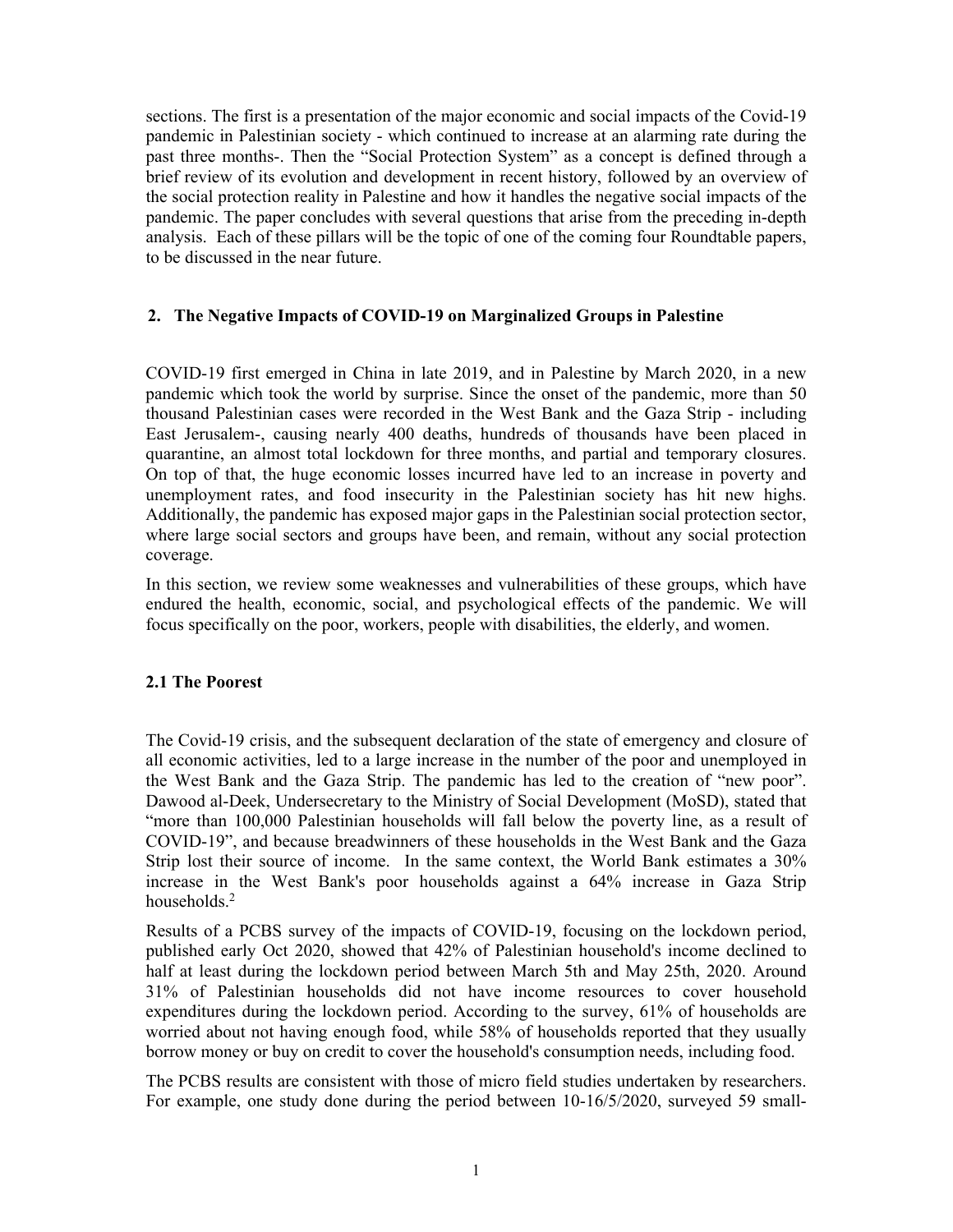scale farmers, marginalized farmers, herders, fishermen, small traders, ...etc. One out of three respondents reported poor or borderline food consumption levels and reported the need to borrow food. One out of four respondents skipped meals or ate cheap or cheaper food. Additionally, the respondents consumed fruits and legumes less than three times a week. Some respondents reported that some commodity prices (meat, eggs, and dairy products) rose significantly. They have reported that food prices increased compared to previous weeks and compared to the time prior to the pandemic.

## **2.2 Workers**

The Palestinian government's latest agreement signed with the private sector was necessary, stipulating that during March & April 2020, private sector employers would continue paying at least 50% of workers' salaries for no less than NIS 1000, provided that the remaining amount will be paid following the crisis. However, , according to the Palestinian Ministry of Labor the agreement does not cover self-employed workers, estimated at 50,000, in addition to about 20,000 workers aged fifty years and more, who were banned from returning to their work in the Israeli market. Compliance with the agreement provisions was weak in vulnerable economic sectors, like private educational institutions and kindergartens, employing 10,000 workers".<sup>3</sup> A recent plan published by the MoL stated that "In addition to people with pre-existing health conditions and the elderly, young people who are vulnerable to higher rates of unemployment, are at risk too. Older workers are also more prone to unemployment compared to younger workers. Unprotected workers are more vulnerable than workers protected with social protection mechanisms, and are prevented from accessing their remote workplaces and returning to their families." Minister of Labor, Dr. Nasri Abu Jaish, and Shaher Saad, Secretary-General of the General Federation of Palestinian Trade Unions, launched a fund for supporting Palestinian workers in the local market, with an initial portfolio of NIS 40 million, benefiting 35,000 workers in the West Bank.

That agreement drew criticism from some Palestinian political figures and parties, like Mr. Tayseer Khaled, PLO Executive Committee member, who stated: "The Ministry of Labor (MoL) and the Palestinian Federation of Trade Unions failed to agree on moderate solutions that would preclude further deterioration of the living conditions of all workers..." In any case, the agreement was not adhered to regardless that it is unfair to the rights of the working class and contradicts with Article 38 of the Palestinian Labor Law, which states that "The work contract shall not be terminated in the event of the issuance of an administrative or judicial decision closing the installation or temporarily halting its activity for a period of time not exceeding two months".<sup>4</sup>

Regarding the impact of the pandemic on working women, the MoL plan indicates that since the majority of workers who continue to work under the new circumstances are males, it is more likely that women stay home with their children. The percentage of female workers, who are at the core of the fight against the pandemic, are high in most affected sectors. Yet, they lack access to social protection and suffer the disproportionate burden of care in the economy because of schools' shutdown. In addition, women are more likely to be laid off without being paid their compensations or have any guarantees to find new jobs. In light of the above, the MoL plan concludes that there is an urgent need for interventions to mitigate the impacts of the state of emergency, affecting "thousands of people who were already unemployed and about 290,000 workers, including: more than 120,000 workers in the local market, those at risk of losing their jobs, and 170,000 Palestinians working in the Israeli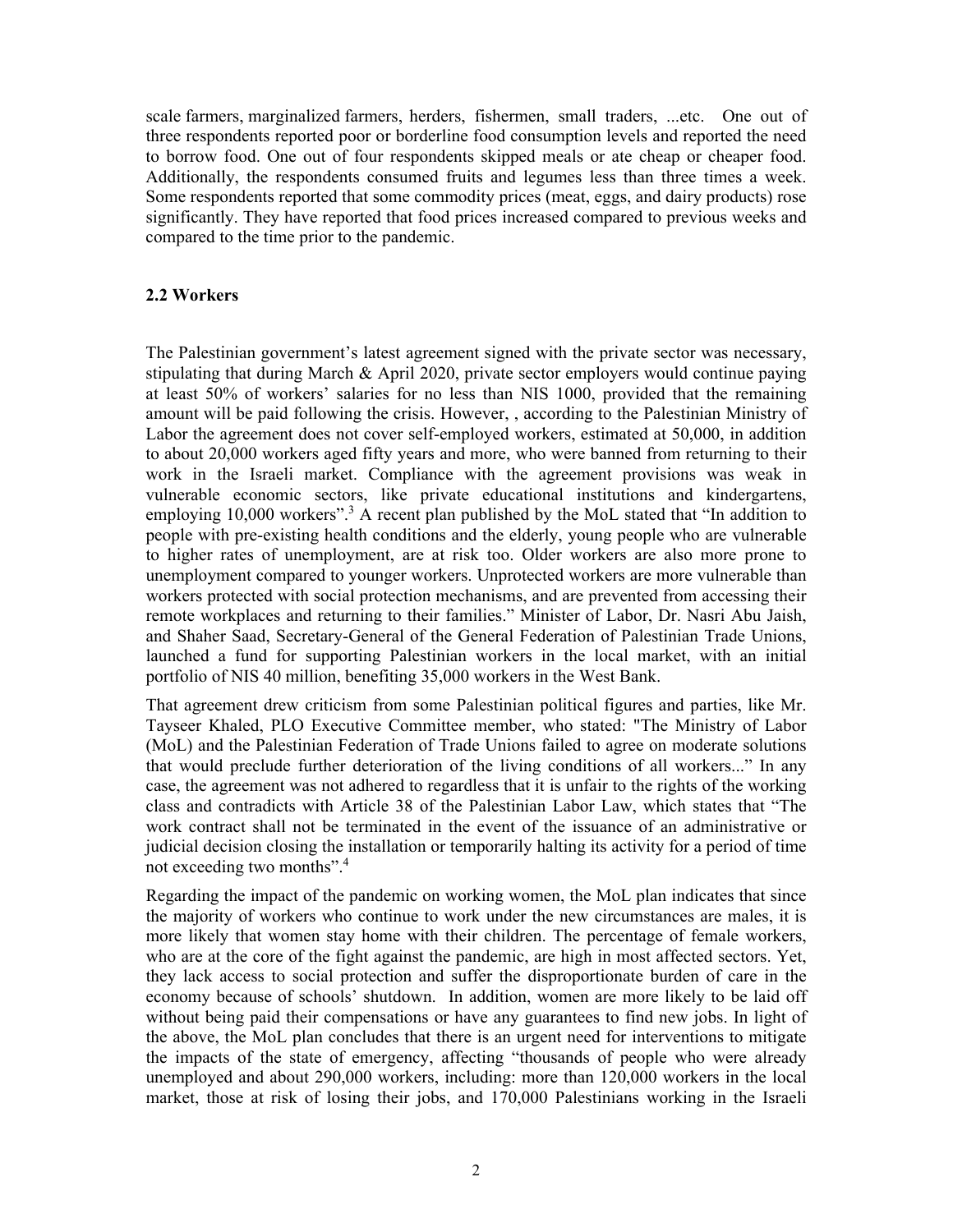market, 50,000 of whom are in informal employment, and 120,000 workers employed by Israeli employers on a formal basis".

Regarding Gazan workers, Sami Al-Amsi, president of the Palestinian General Federation of Trade Unions in the Gaza Strip, claimed that the losses to workers affected by COVID-19 pandemic exceeded USD 50 million in the Gaza Strip, against USD 180 million in the West Bank. Al-Amsi said: "Gazans and workers suffer from a 14-year-old siege on Gaza, the rising unemployment rate to high levels even before the Pandemic". Adding that "following the Corona breakout, the jobs of some 2,000 kindergarten workers were severely affected. Similarly, workers in the tourism and restaurants sectors and big markets, day labor, about 15,000 drivers, were affected, raising the number of labor force affected by the pandemic to 170,000 in the West Bank, and 140 thousand in the Gaza Strip, 40 thousand of which were directly affected".<sup>5</sup> Additionally, Gaza's Trade Union announced that 15-20 thousand Palestinian workers have lost their jobs because of the lockdown of the economic facilities. According to a PCBS press release dated Sept 2019, the unemployment rate in the Gaza Strip, reached 45%. However, a statement issued on 4/12/2020 by the Popular Committee for Breaking the Siege on the Gaza Strip mentioned that the real rate in Gaza exceeds 60%.

## **2.3 People with Disabilities (PwD)**

According to the final results of the PCBS Census 2017, the number of PwD totaled 90,000, comprising 2.1% of the Palestinian population. By type of the most common disabilities among the population, the report shows that 1.1% of the population suffer from mobility/physical and hand impairment disability, 0.7% suffering from a visual disability, 0.5% suffering from auditory disability, 0.4% suffering from communication disability, and finally, 0.4% suffering from memory and concentration disability. 6

*PwD is considered one of the vulnerable groups most affected by the Pandemic.* A UN report stated that "some PwD may have difficulties in implementing safety measures to avoid contracting the virus, including personal hygiene and recommended frequent cleaning of surfaces and homes...cleaning homes and washing hands frequently can be challenging, due to physical impairments, environmental barriers, or interrupted services. Others may not be able to practice social distancing or cannot isolate themselves as thoroughly as other people, because they require regular help and support from other people for everyday self-care tasks.<sup>7</sup>

A survey done by Starts of Hope Society for the Empowerment of Women with Disabilities and the Social and Economic Policies Monitor -Al Marsad<sup>8</sup> in March-April, included 350 women and girl with disability, showed that "No official body, whether at the level of a ministry or a department, has contacted any woman or girl with a disability in order to examine their needs, or to check on their conditions in light of the emergency, whether in the West Bank or the Gaza Strip". Second, the survey revealed that there are several cases of women with disabilities who were cut off from cash assistance provided by the MoSD, which further deteriorated their living conditions. Some civil society organizations communicated with some women and girls with disabilities receiving their services, but to a limited extent: 15 women and girls with disabilities out of 350, or only 4.2%, only 5 women with disabilities (one in the West Bank and the rest in the Gaza Strip). The survey showed that there are several violations related to labor law even though the majority of women and girls with disabilities do not work or are unemployed. The survey also documented the dismissal of a worker with a disability for health causes with the start of the emergency state. In addition, the non-payment of wages of three workers with disabilities by their employers, other than a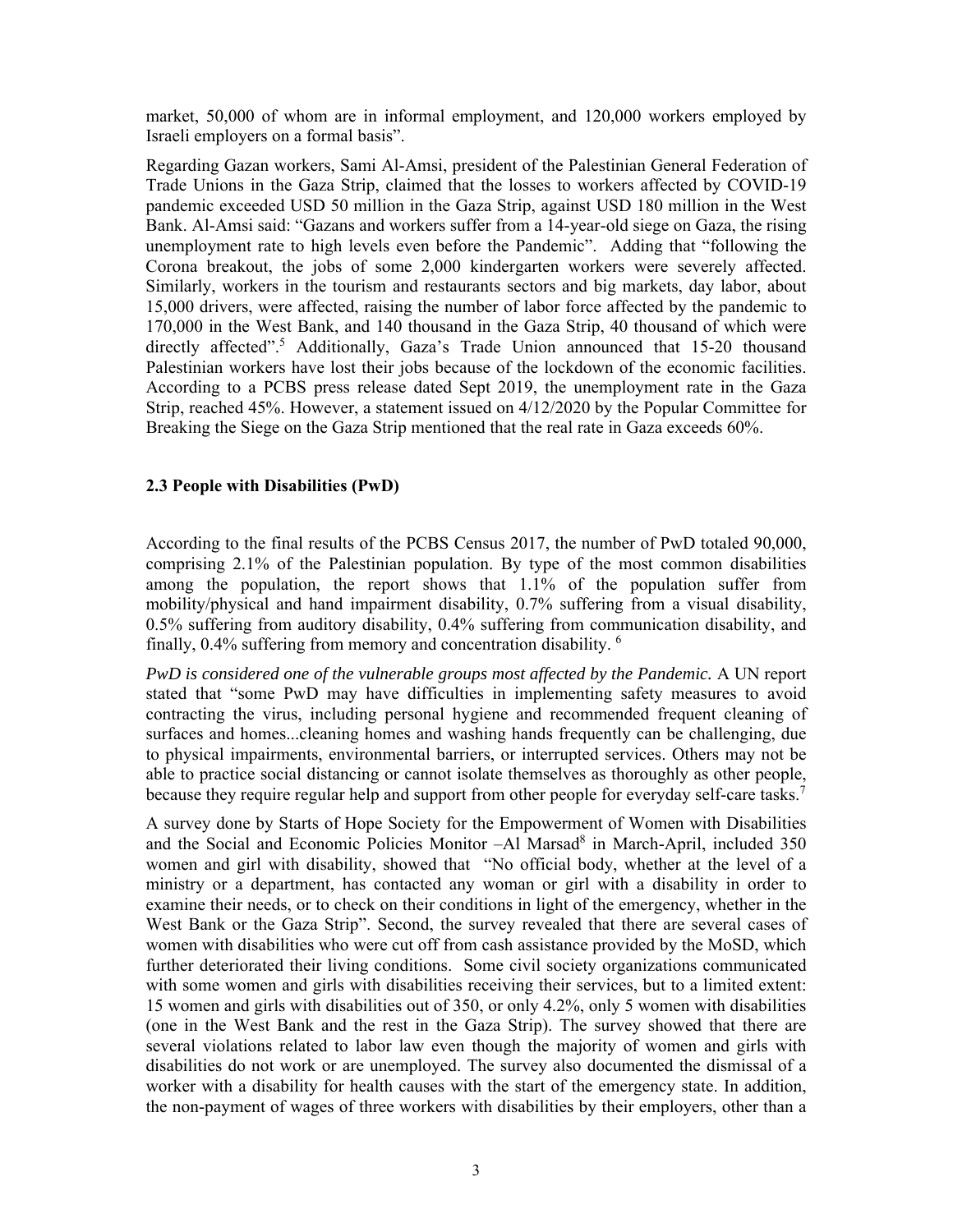number of workers who don't know if they will be paid or not, despite the fact that nearly two months had passed since the start of the crisis. "Violations in the area of work and the economic effects were not limited to wage workers; it has also affected the vulnerability and income of a number of disabled workers who are self-employed".

A study (May 2020) of a sample surveyed by the YMCA in the West Bank, covered people with mental disabilities (PwMD) who were discharged from shelter facilities which had to close. As reported by parents or family members of PwMD who were discharged from Al-Ihsan Charitable Society, around 68 used to receive "full care services", 51 PwMD benefited from "shelter services", and 8 received medical rehabilitation services, such as physiotherapy and functional therapy. They also reported facing some behavioral and health problems, interruption in receiving the various services that the Society used to provide. For example, 31 surveyed families stated that "their children are crying and screaming loudly constantly". Also, 25 families stated that "their children suffer from nervous tantrums and anger at home, which they translate into vandalism at home." Finally, 12 of the families reported that their children showed "frequent aggressive behaviors that escalate to beating others".<sup>9</sup>

# **2.4 The Elderly**

The population of Palestine is considered "young" as the largest age group of the total population in Palestine consists of children aged 14 years and less, making the base of the "age pyramid" (39%), followed by the youth aged 15-29 years (making up about one-third of the population, (29%), and at the top of the population pyramid comes the elderly (aged 60 years and above), making less than 5%.<sup>10</sup> The percentage of the elderly in the Palestinian society (about a quarter a million) is relatively low compared to other age groups of the population and compared to many other countries. Also, they do not add big pressure on the health, social and economic systems... etc.

However, the elderly, especially those who do not receive a pension and do not have any form of social protection, or access very limited protection, suffer from neglect by caregivers, whether formal or informal. Post-pandemic, the situation worsened dramatically, especially in light of their need for preventive medical materials, in addition to their regular health and dietary needs (for example, there was a shortage of "nutrients" that some elderly people get from the directorates of the Ministry of Health), not to mention the huge psychological pressure. The preventive measures taken to control the pandemic increased feelings of loneliness and isolation, especially because of the "social distancing" measure (avoiding contact with relatives, neighbors, and acquaintances to avoid the contagious virus), not to mention the "enormous fear" of the elderly of contracting the virus, so many stopped going to places of worship, which is a very vital religious activity with health, social and psychological benefits to them, add to that stopping all forms of social gatherings, whether bitter or happy, as much as possible.

The negligence of the elderly by formal caregivers combined with a drop in informal aid provided to them (like family support). This can be attributed to the changing social ethics and morals (deepening individualism and selfishness, and diminishing collective, family, and solidarity values), and because of the deterioration of economic conditions. The Violence in the Palestinian Society Survey 2019, showed that 22% of the elderly were subjected to medical negligence by a household member (24% for elderly females and 19% for elderly males). Another factor adding to the marginalization suffered by this social group is their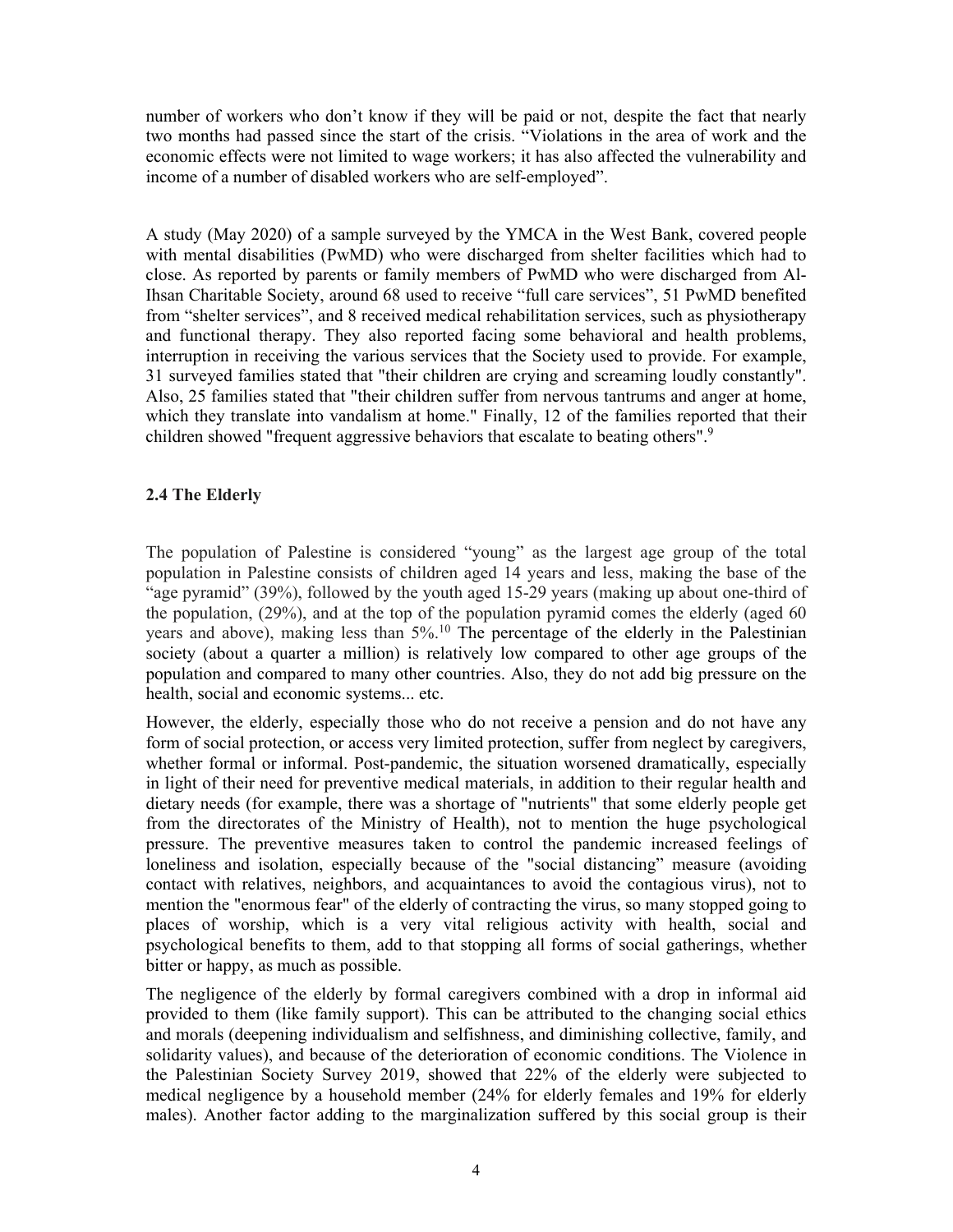weak political participation and limited impact compared to other social groups. In addition, the wide societal belief that "the elderly caregiving is the responsibility of the state", also contributes to societal neglect of this marginalized group, which is now at the top of the list of population groups especially threatened by the virus and in need of social protection.

Among the indications of the lack of official support for the elderly is the limited number of care centers for the elderly in the West Bank and Gaza Strip, especially governmental ones. As reported by Mr. Dawood Al-Deek, "There are 21 elderly care centers in the West Bank, only one is a government facility affiliated with the Ministry, which is Beit Al-Ajdad for Elderly Care in Jericho (with a capacity of 60 guests), and 20 elderly care centers affiliated with civil society institutions and charities. $"^{11}$ 

A press release by PCBS on the occasion of the International Day of Older Persons (1/10/2020), confirms the marginalization and negligence of the elderly. "Among 353 deaths in Palestine caused by COVID-19, there are about 75% of deaths among the elderly", while the number of active cases among the elderly in Palestine reached 3,237 persons. On difficulties faced by the elderly, the statement indicated that 39% of them have at least one difficulty or disability, the most common of which was the mobility difficulties (24%), followed by sight difficulties (22%). The percentage of abject poverty among them reached 16% of the total number of the elderly in Palestine. In addition, the percentage of elderly participation in the labor force was around 14%. Finally, the statement indicated that elderly females make up more than a third of the total number of females in Palestine, with 48% only of them married. All of the above highlight the multi-faceted marginalization suffered by a significant proportion of the elderly: an elderly female, with at least one disability.<sup>12</sup>

# **2.5 Women**

Compared with other Arab countries, the impact of the Covid-19 crisis on Palestinian women, who were already marginalized, is chronic and stark. Although Palestine has achieved gender equality in education, the female participation rate in the labor force is only 19% compared with 29% for Arab women and 69% globally.13 In 2019, unemployment among women in Palestine was 41%, while it did not exceed 21% among men. No doubt, the impact of the pandemic is strong, negative, and far-reaching.

A flash survey conducted by UN-Palestine Women in April 2020, surveyed a large sample of 301 entrepreneur women in the West Bank and the Gaza Strip**.** The survey found that 95% of Palestinian women owners of MSMEs was negatively affected by the COVID-19 pandemic, as they reported. In the same context, Mrs. Samira Hulileh, Chairwomen of the Business Women's Forum (BWF), said that "a large proportion of "entrepreneurial" projects (98%) were forced to shut down", with women at the center of a real crisis. This is especially true for those heading their households all alone".<sup>14</sup>

Regarding working women, some 25% of women working for the private sector do not benefit from any "payment protection". This means that the government and public sector agreement - mentioned earlier- does not cover them, whether in terms of receiving 50% of the salary, nor the illegality of arbitrary dismissal. In fact, based on the most recent Census results, real figures (the study sample is not representative) of young working women (aged 15-29 years) who work based on "verbal understandings" rather than a written contract with the employer, reach 41%, i.e. only 56% of young employed women nationwide have a written employment contract with the employer, whether for a limited or unlimited duration.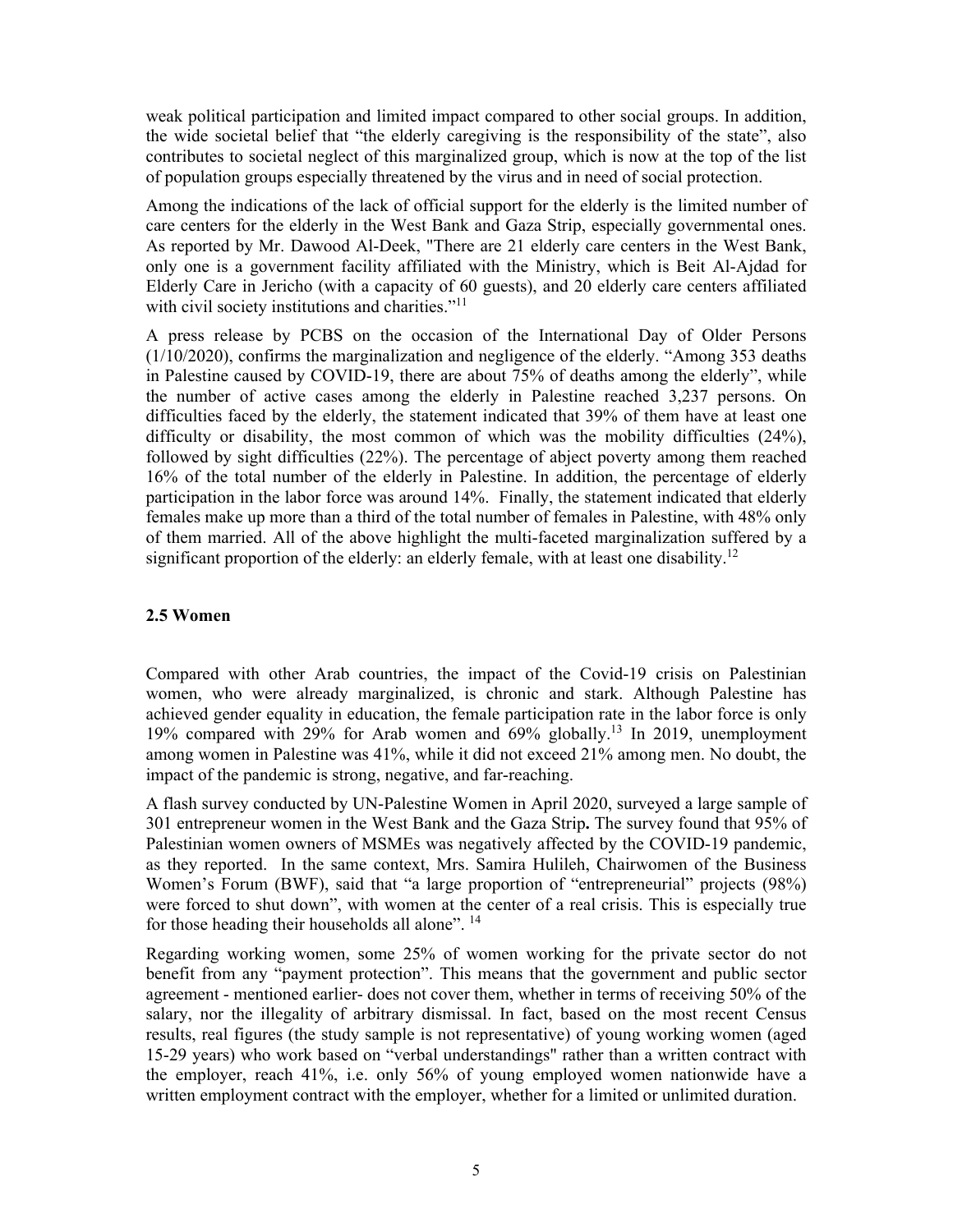Additionally, the employment chances of Palestinian women who were unemployed before the pandemic are extremely limited. First, because unemployment rates, particularly among women, have been on the rise. Second, the impact of the COVID-19 crisis and the emergency state on the Palestinian economy is huge. Female unemployment in Palestine reaches 41%, higher than the Arab average (about 17%) and 34 percentage points higher than the global average (6%). The discrepancy between these figures is large, which reflects Palestinian women's obvious low participation in the labor force and economic activity.<sup>15</sup> Additionally, those who have a job are concentrated in middle or lower level occupations in a form of wage discrimination (the average daily wage of Palestinian females in 2018 was NIS 95, which represents 70% of male's daily wage of NIS 135.3). Finally, much of what has been said above about the severe economic suffering of Palestinian women as a result of the pandemic applies to a worse degree to women-headed households. While the PCBS statistics indicate that 11% of households in Palestine are headed by women, at least 21.1 of households that receive MoSD' assistance are headed by women (mothers, grandmothers, or daughters) either because of the husband's absence or physical or mental disability.

# **3. What is a "Social Protection System"?**

According to the United Nations Research Institute for Social Development, social protection entails "preventing, managing, and overcoming situations that adversely affect people's wellbeing". It consists of "policies and programs intended to reduce poverty and vulnerability by promoting the efficiency of labor markets, reducing people's exposure to risks, and enhancing their capacity to manage economic and social risks, such as unemployment, exclusion, sickness, disability, and old age". The most common types of social protection systems include the following:

- **Social Security:** Social Insurance mitigates risks associated with unemployment, illhealth, disability, work-related injury, and old age, such as health insurance or unemployment insurance. Social security schemes are assistance programs that protect beneficiaries from catastrophic expenses in exchange for regular payments of insurance premiums. Health insurance, for example, is a common way of reducing risk in the event of shocks, given that health care costs can be very high. However, an individual with low income may not be able to afford insurance. Some argue that insurance schemes should be complemented with social assistance.
- **Social Safety Nets** is when resources, either cash or in-kind, are transferred to vulnerable individuals or households with no other means of adequate support, including single parents, the homeless, people with disabilities, or the most destitute. These programs consist of all forms of public works, governmental and non-governmental, that are designed to transfer resources, either cash or in-kind (e.g. food transfers), to eligible vulnerable persons. These may include food stamps" <sup>16</sup>
- **Labor Market Interventions** those are the policies and programs designed to promote employment, the efficient operation of labor markets, and the protection of workers. Such as income support and "active labor market" policies, through increasing the ability of the unemployed to find jobs and increasing their productivity and earnings, and contribute to solving social problems that often accompany high unemployment. Also, "active labor market" policies include a wide range of activities to stimulate employment and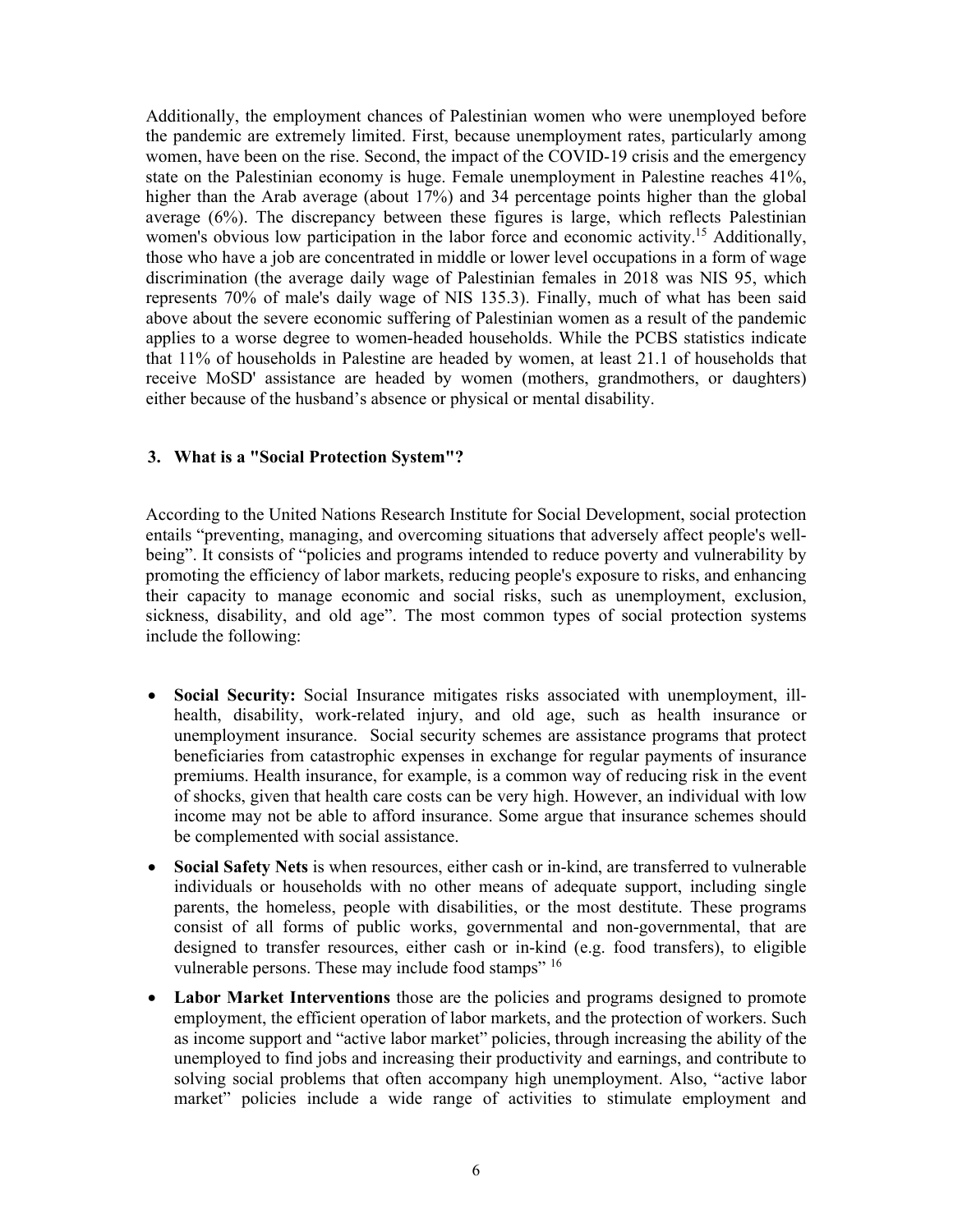productivity such as "Employment services, which include counseling, placement assistance, job matching, exchange of workers, and other related services to improve the functioning of the labor market. In addition to "Job Training", and Youth Training, and finally, "Direct Employment Generation" through the promotion of SMEs to increase labor demand. A common issue in implementing successful labor market interventions is how to include the informal economy, especially that most informal workers are not covered by social security schemes, occupational safety and health measures, ...etc.

While the third package of policies entails selective and non-obligatory interventions (aiming at strengthening the workforce and enabling its integration in production depending on the political vision and resources of any country), social security differs from social safety nets or state or private institutions assistance. While the poor and the needy benefit from assistance programs without incurring any financial liability, a person becomes eligible for a social security scheme in exchange for premiums he/she pays and benefits from so long as they meet certain conditions.

## **4. The Social Protection Sector in Palestine**

The Palestinian social protection sector involves a fragmented combination of governmental and non-governmental institutions, the private sector and international institutions as well. The sector multi-actors include a group of ministries and state institutions {he Ministry of Social Development (MoSD, which is the first provider of social protection services, the Foundation for the Care of the Families of Martyrs and Wounded, the Prisoners and Executives Affairs Authority, the Ministry of Labor (MoL), and the Palestinian Fund for Employment (PFESP)} and non-governmental institutions (Al-Zakat committees, charities, The Palestinian Red Crescent, credit institutions, and the private sector (whose role in the field of social protection and social responsibility is still unclear), in addition to international and UN institutions which carries out various economic and social programs.

The Palestinian social protection sector has a charitable relief nature, that lacks institutionalization of robust institutions that provide high-quality services. The prolonged Israeli occupation has weakened State institutions, also impeded by the outdated legislation and laws needed for regulating the sector. Add to that the "weak targeting standards", "shortage in human capital", and the predominance of a "competitive" atmosphere, and the overlapping responsibilities of the different partners/actors. Another problem is the lack of coordination between all actors and being characterized as "seasonal" or limited to specific purposes or times. Also, the limited financial resources constitute a major problem, as the Palestinian governmental and non-governmental institutions depend on external assistance to finance projects and activities. Moreover, the sector's infrastructure is inadequate and does not respond to the growing needs of the population, and facilities (whether treatment centers, rehabilitation and shelter houses, and training centers) are concentrated in cities, neglecting villages, camps, and remote and marginalized areas. Partially, these gaps can be identified in one of the major social protection programs in Palestine; the Cash Assistance Program run by the MoSD. Despite progress made and its vitality to thousands of people in need, the said program is inadequate and cannot respond at all times to the growing and constantly changing needs of the poor and the marginalized social groups, especially in light of the increasing poverty, unemployment, and food insecurity rates in the "post-Corona-stage".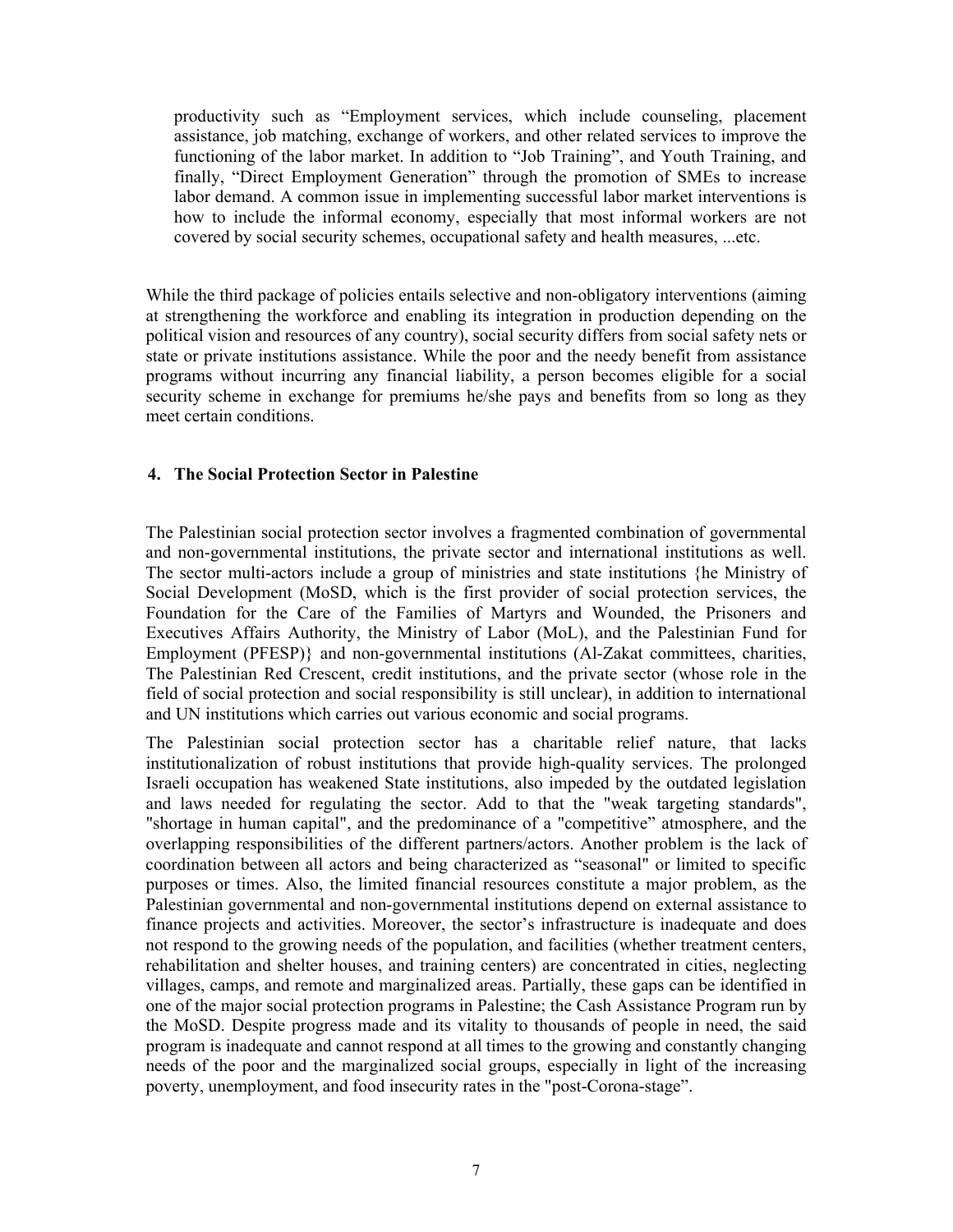#### **4.1 Social Protection in Palestin: A system or just programs?**

During his speech at the Global Social Protection Week – organized by the ILO, held in Geneva in Nov 2019, Dr. Ahmad Majdalani, Minister of MoSD, answered this question confirming that the Palestinian social protection sector consists mainly of a combination of programs rather than a comprehensive system, saying "developing a comprehensive and integrated social protection system is not optional. It is a must. We are seeking to transform the sector from programs to a complete system, ... we have achieved concrete progress, and still working toward establishing a national social protection system that protects all the segments of the society throughout their life spans." He stressed "the Palestinian government is working on developing a social protection system that responds to the 2030 sustainable development agenda, specifically with regard to the eradication of poverty. The system will be based on developing appropriate social protection schemes and measures nationwide, setting minimum limits, enhanced health coverage of the poor and vulnerable by the set goal year". He added "the PA has incorporated this goal within the Social Development Sector Strategy 2017-2022, and will work on achieving it on a gradual basis." The minister also elaborated "priority is given to the elderly and people with special needs. Free health insurance is accessible to all households registered in the ministry's database, reaching 106,000 in the West Bank and Gaza Strip."17

#### **4.2 Social Security Law**

As mentioned earlier, social security is only one essential component of any country's social protection system. In Palestine, however, there is still no approved Social Security Law. Social issues and cases, like retirement/pension and work, are dealt with through special laws. Since the establishment of the Palestinian Authority, many attempts were made to develop and implement a Social Security Law, all in vain.

Following the establishment of the PNA in 1994 as a result of the Oslo I Accord, the Palestinian Legislative Council (PLC) started drafting various laws including social security laws. The discussion of social protection for workers and employees was not covered by the public employees' law since the date of establishing the first legislative council, which was culminated in 2003 by the promulgation of a Social Insurance Law. Yet, the latter law covered work injury insurance, old-age insurance, disability, and natural death insurance. The law mandated the establishment of the Public Institution for Social Security to the Minister of Labor. However, the President of the Palestinian Authority rescinded the law on 23/8/2007.<sup>18</sup>

The second attempt to pass a Palestinian social security law was in 2016. Following years of studies, discussions, and dialogue, and despite the immense opposition, a draft decree on social security was presented and approved in Oct 2016 with amended provisions.<sup>19</sup> Between October 2016 and June 2018, the PA worked on bringing the law into effect, forming a social security Fund with a Board of Directors headed by the Palestinian Minister of Labor, whose decision on 4/6/2018 was the spark that led to a new crisis and protests lasting for several months. Eventually, a presidential decision was issued in June 2019 to rescind the law, which prompted the Minister of Labor to bring the file to the Constitutional Court, a step seen by trade unions, defending the interests of workers, as a draw back from his position.<sup>20</sup>

The divergent interests and visions of the parties and individuals opposing the law were obvious in the slogans of the protests, which became very obvious, in the fall of 2018. Some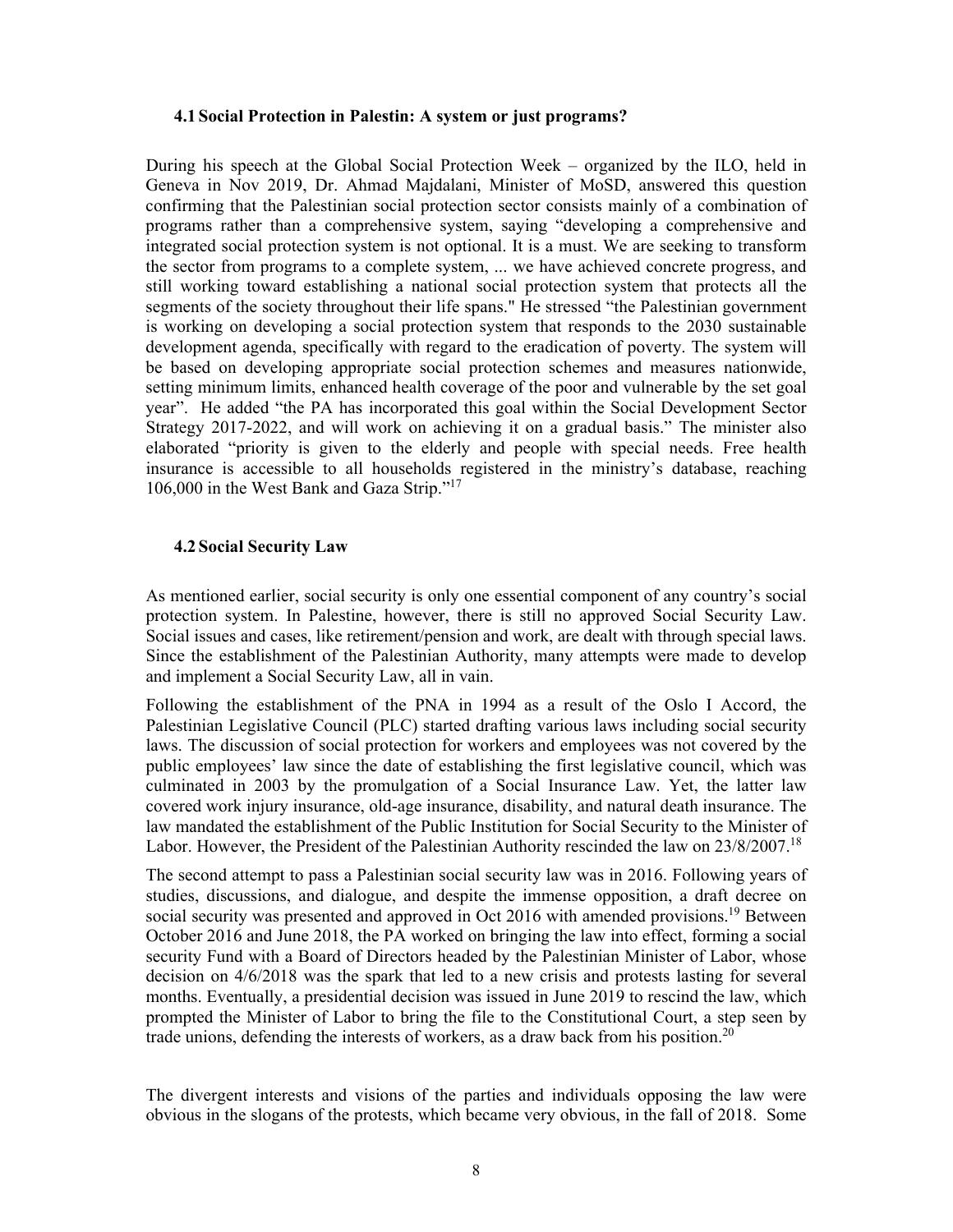emphasized the need for the law provided it is amended, others called for its abolition, and a third group found in the protest movement an opportunity to annul the law without explicitly declaring their position. These divergences and the lack of a unified one stand was reflected in the positions of the national and community protest leaders and activists.<sup>21</sup> There were some unions which supported passing the law in the way it was issued in the first place, like the president of the General Union of Banking and Financial Workers, who declared "it could be not the best, however, it is an achievement that should be built on sustained for safeguarding and protecting the rights of workers and ensuring they enjoy a decent life." $^{22}$ 

This controversy and conflict have affected the protest movement and the discussions about social security in the Palestinian society. It has led to failing the second attempt to promulgate a Palestinian law on social security in a decade time, depriving around one million Palestinian workers of the public and private sectors and the workers inside the green line from any protection or support what so ever, left to face their own destiny. Having said that, we should ask: will the COVID-19 pandemic lead to dusting off this fateful challenge to trigger the (third) societal dialogue on the much-needed social protection system, its provisions, and implementation mechanisms?

# **5. Concluding observations**

It is not surprising at all that following the outbreak of the pandemic in the Palestinian territories, increasingly voices are heard calling for re-opening discussion of the social protection law, including a social security law 1) to improve what needs to be improved in the law, 2) to establish what can be established 3) and to design an integrated process and establish foundations for a comprehensive system, especially that the experiences of other and neighboring countries have proven that societies that have a strong and effective social protection system are more able to cope with shocks and crises.

In his statement, three weeks following the discovery of the first Covid-19 cases in the West Bank, Palestinian Labor Minister Nasri Abu Jaish, stressed the importance of having a social security law in such difficult times and conditions that the Palestinian people are witnessing. Confirming, he said, "had we had a Social Security Law approved in Palestine, we would not have faced the layoff problems associated with the declaration of the emergency state." He added "a good example of social security, is the experience of the Hashemite Kingdom of Jordan and how it helped protect its workers during the current crisis", noting the Jordanian government decision where the employer pays the salary of 14 working days only, and the social security system covers the remaining 14 days salaries immediately".23

Palestinian economists and academics generally agree on the importance of social security, not only to mitigate the economic impacts of the pandemic but also to enroot the principles of social justice and human rights. This imperative needs to garner more attention and intensive concerted efforts of all stakeholders, to establish one of the most important pillars of the sovereignty of the State of Palestine that responds to the needs of its citizens.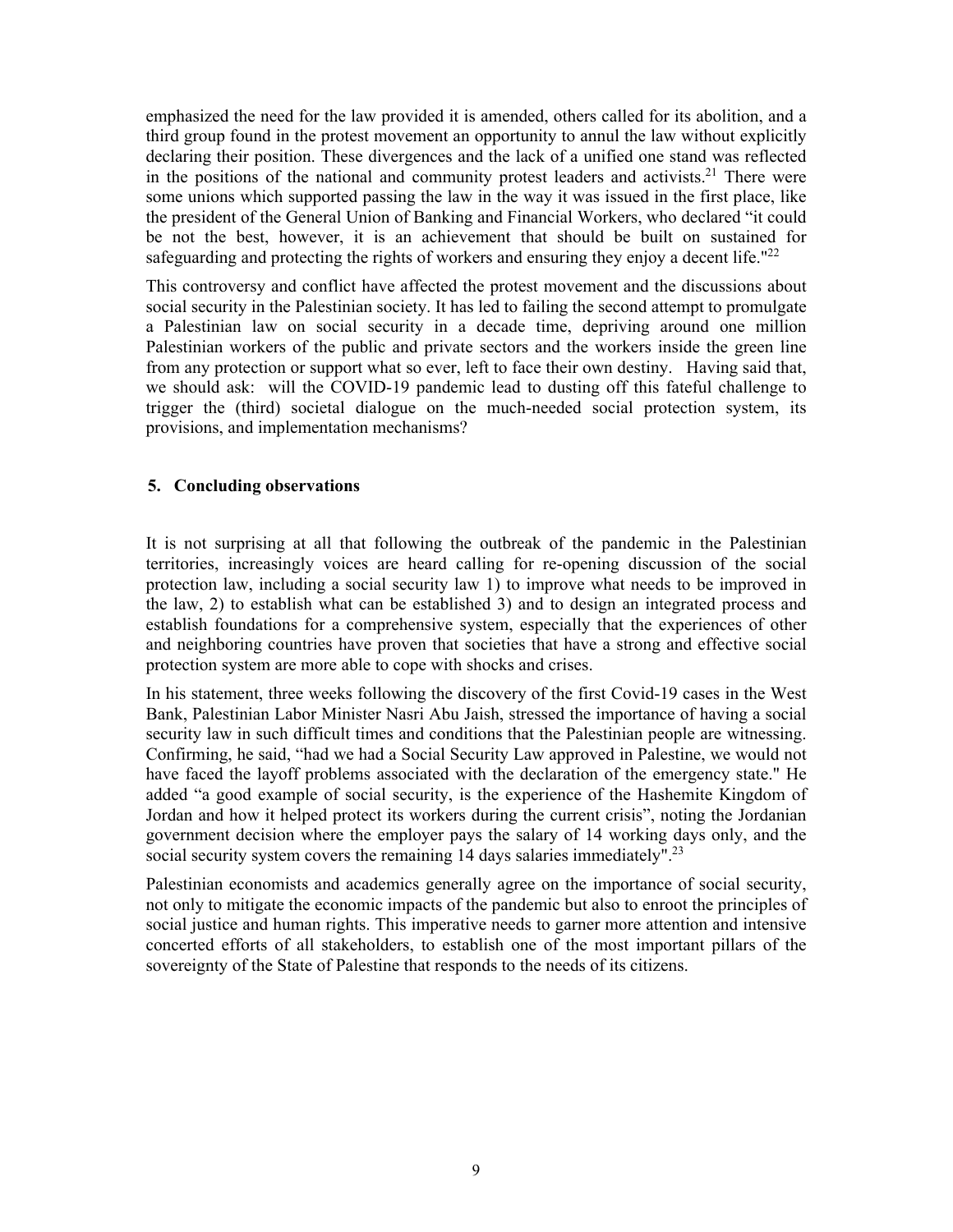#### **Questions and Pillars for Discussion**

- 1. What are the prospects and resources available to strengthen the social protection sector in Palestine?
- 2. What gaps in the Palestinian social security sector were exposed by the COVID-19?
- 3. Does the Cash assistance program run by the MoSD, have any efficient component that can be used for combating Covid impacts on vulnerable and marginalized groups? How can we develop this component?
- 4. What can be done to help the most affected groups by the pandemic impacts, especially the elderly and PwD who were deprived of a pension salary?
- 5. How can we establish a social protection system in Palestine? What is the starting point? what are the priorities?
- 6. How can dialogue on the Palestinian social protection law be started and built, to ensure achieving concrete and consistent results?
- 7. How can we develop a coordination mechanism between the different arms of the social protection sector (governmental, non-governmental, private sector, and international organizations?

<sup>1</sup> Valérie Schmitt, 2019. Social protection : Looking back, preparing the future International Labour Organization. https://www.ilo.org/beirut/media-centre/fs/WCMS\_644910/lang--ar/index.htm 2

Ministry of Social Development 2020. Ministry of Social Development (MoSD). 2020. "A Study of the Social Impacts of the Corona

Pandemic in Palestine and its Implications for Governmental and non-governmental Policies and Interventions.". Ramallah, Palestine MoL 2020. Response Plan to Mitigate the the Coved-19 Pandemic Impacts on Workers" 4

في الاول من أيار ...الطبقة العاملة الفلسطينية تعيش هذا العام تحديات غير مسبوقة ".Raialyoum "Tayseer Khaled: 30/4/2020 https://www.raialyoum.com/index.php/%D8%AA%D9%8A%D8%B3%D9%8A%D8%B1- %D8%AE%D8%A7%D9%84%D8%AF-%D9%81%D9%8A-%D8%A7%D9%84%D8%A7%D9%88%D9%84- %D9%85%D9%86-%D8%A3%D9%8A%D8%A7%D8%B1-%D8%A7%D9%84%D8%B7%D8%A8%D9%82%D8%A9- %D8%A7%D9%84%D8%B9/

<sup>5</sup> في ندوة دولية بعنوان "وضعية العمال الفلسطينيين في ظل جائحة كورونا "نظمها الاتحاد الوطني للشغل بالمغرب 31 أيار 2020 https://www.klyoum.com/palestine-news/politics/2020/may/paltimesps-448-%D8%A7%D8%AE%D8%A8%D8%A7%D8%B1- %D9%81%D9%84%D8%B3%D8%B7%D9%8A%D9%86-%D8%AA%D8%B9%D8%B1%D9%81- %D8%B9%D9%84%D9%89-%D8%AE%D8%B3%D8%A7%D8%A6%D8%B1-%D9%82%D8%B7%D8%A7%D8%B9- %D8%A7%D9%84%D8%B9%D9%85%D8%A7%D9%84-%D9%81%D9%8A-%D8%BA%D8%B2%D8%A9- %D8%A8%D8%B3%D8%A8%D8%A8-%D9%83%D9%88%D8%B1%D9%88%D9%86%D8%A7.php

<sup>6</sup> PCBS, Summary of the final results of the census. State of Palestine Ramallah, Page 34

<sup>7</sup> UN Department of Economic and Social Affairs. "Everyone Included: Social Impact of Covid-19." https://www.un.org/development/desa/dspd/everyone-included-covid-19.html Retrieved on 2/6/2020. Our translation. 8

Starts of Hope Society for the Empowerment of Women with Disabilities and Social and Economic Policies Monitor – Al Marsad May 2020 Position paper The Official Response to the Economic and Social Conditions of Women and Girls with Disabilities file:///C:/Users/port/Downloads/%D9%88%D8%B1%D9%82%D8%A9%20%D9%85%D9%88%D9%82%D9%81\_%20%D8% A7%D9%84%D8%A7%D8%B3%D8%AA%D8%AC%D8%A7%D8%A8%D8%A9%20%D8%A7%D9%84%D8%B1%D8% B3%D9%85%D9%8A%D8%A9%20%D9%84%D9%84%D8%A3%D9%88%D8%B6%D8%A7%D8%B9%20%D8%A7%D9 %84%D8%A7%D9%82%D8%AA%D8%B5%D8%A7%D8%AF%D9%8A%D8%A9%20%D9%88%D8%A7%D9%84%D8% A7%D8%AC%D8%AA%D9%85%D8%A7%D8%B9%D9%8A%D8%A9%20%D9%84%D9%84%D9%86%D8%B3%D8%A 7%D8%A1%20%D9%88%D8%A7%D9%84%D9%81%D8%AA%D9%8A%D8%A7%D8%AA%20%D8%B0%D9%88%D8 %A7%D8%AA%20%D8%A7%D9%84%D8%A5%D8%B9%D8%A7%D9%82%D8%A9.pdf

<sup>9</sup> YMCA. Rehabilitation Programme A Survey of PwMD A purposive sample of PwMD discharged from shelter houses since the onset of the criss. May 2020 Jerusalem Page 2-6<br>
<sup>10</sup> PCBS, Palestine Statistical Yearbook. Dec, 2018 No. 19 Ramallah, Palestine Page 19<br>
<sup>11</sup> Palestinian Ministry of Health. 2020. "Preventive Measures of the Coronavirus f

https://www.moh.gov.ps/portal/%D8%B7%D8%B1%D9%82-%D9%88%D9%82%D8%A7%D9%8A%D8%A9- %D9%83%D8%A8%D8%A7%D8%B1-%D8%A7%D9%84%D8%B3%D9%86-%D9%85%D9%86- %D8%AE%D8%B7%D8%B1-%D8%A7%D9%84%D8%A5%D8%B5%D8%A7%D8%A8%D8%A9- %D8%A8%D9%81%D9%8A%D8%B1/

<sup>12</sup> PCBS, 1/10/2020 **"75% of COVID-19 deaths in Palestine are elderly"** https://shehabnews.com/post/70243/%D8%A7%D9%84%D8%A7%D8%AD%D8%B5%D8%A7%D8%A1-75- %D9%85%D9%86-%D9%88%D9%81%D9%8A%D8%A7%D8%AA- %D9%83%D9%88%D8%B1%D9%88%D9%86%D8%A7-%D9%81%D9%8A-